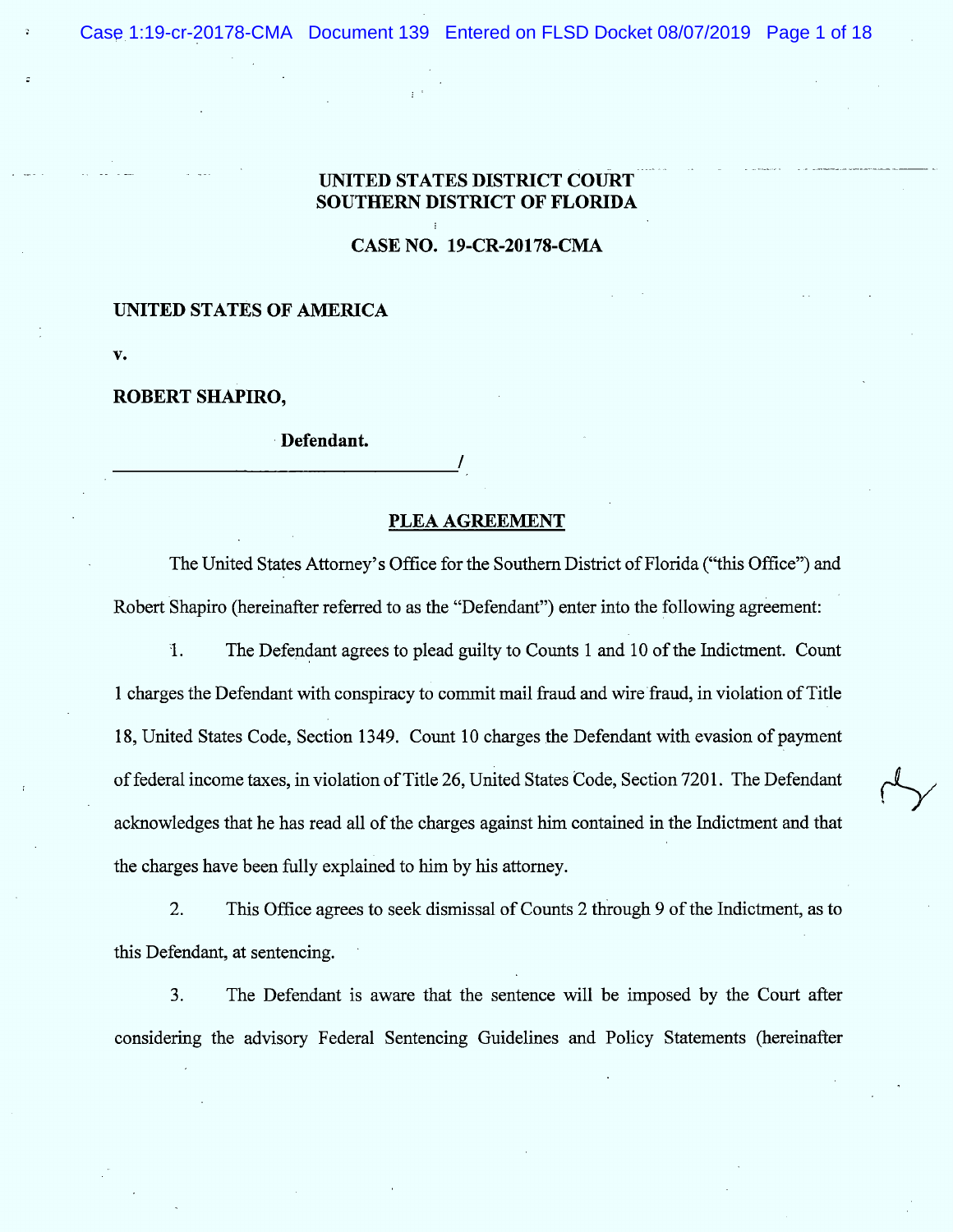$\bigvee$ 

"Sentencing Guidelines"). The Defendant acknowledges and understands that the Court will compute an advisory sentence under the Sentencing Guidelines and that the applicable guidelines will be determined by the Court relying in part on the results of a pre-sentence investigation by the Court's probation office, which investigation will commence after the guilty plea has been entered. The Defendant is also aware that, under certain circumstances, the Court may depart from the advisory sentencing guideline range that it has computed, and may raise or lower that advisory sentence under the Sentencing Guidelines. The Defendant is further aware and understands that the Court is required to consider the advisory guideline range determined tmder the Sentencing Guidelines, but is not bound to impose a sentence within that advisory range; the Court is permitted to tailor the ultimate sentence in light of other statutory concerns, and such sentence may be either more severe or less severe than the Sentencing Guidelines' advisory range. Knowing these facts, the Defendant understands and acknowledges that the Court has the authority to impose any sentence within and up to the statutory maximum authorized by law for the offense(s) identified in paragraph 1 and that the Defendant may not withdraw the plea solely as a result of the sentence imposed.

 $\Gamma_{\rm eff}$ 

4. The Defendant also understands and acknowledges that the Court may impose a statutory maximum term of imprisonment of up to twenty  $(20)$  years as to Count 1, and up to five  $(5)$  years as to Count 10. These sentences of imprisonment may be run consecutively, for a total sentence of 25 years' imprisonment. In addition to any period of imprisonment the Court may also impose a period of supervised release of up to three (3) years to commence at the conclusion of the period of imprisonment, as to each count. In addition to a term of imprisonment and supervised  $\epsilon$  release, as to Count 1, the Court may impose a fine of up to the greater of \$250,000, pursuant to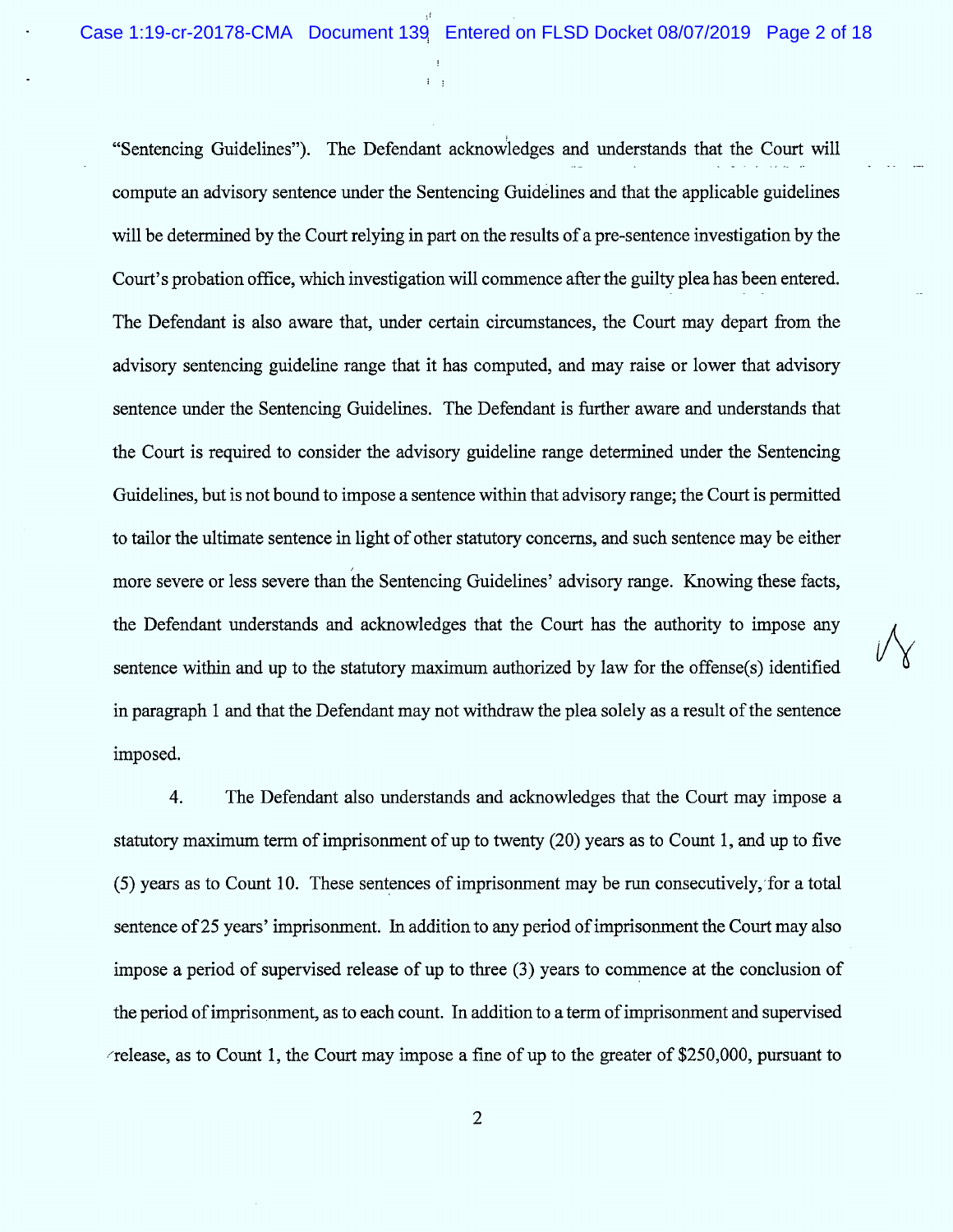18 U.S.C. § 3571(a)(3), or twice the pecuniary gain or loss caused by the offense, pursuant to 18 U.S.C. § 3571(d), and may order forfeiture and restitution. As to Count 10, the Court may impose a fine of up to \$100,000 and costs of prosecution, and may order forfeiture and restitution.

5. The Defendant further understands and acknowledges that, in addition to any sentence imposed under paragraph 4 of this agreement, a special assessment in the amount of \$100.00 will be imposed as to each count, for a total of \$200.00. The Defendant agrees that any special assessment imposed shall be paid at the time of sentencing. If the Defendant is financially unable to pay the special assessment, the Defendant agrees to present evidence to this Office and the Court at the time of sentencing as to the reasons for the Defendant's failure to pay.

6. This Office reserves the right to inform the Court and the probation office of all facts pertinent to the sentencing process, including all relevant information concerning the offenses committed, whether charged or not, as well as concerning the Defendant and the Defendant's background. Subject only to the express terms of any agreed-upon sentencing recommendations contained in this agreement, this Office further reserves the right to make any recommendation as to the quality and quantity of punishment.

7. The Defendant shall provide the Probation Office and counsel for the United States with a full, complete and accurate personal financial statement within forty-five (45) days of adjudication of guilt as contemplated in this Plea Agreement. If the Defendant provides incomplete or untruthful statements in his personal financial statement, or fails to timely provide his personal financial statement, such action shall be deemed a material breach of this Plea Agreement and the United States shall be free to pursue all appropriate charges against the Defendant notwithstanding any agreements to forbear from bringing additional charges, or to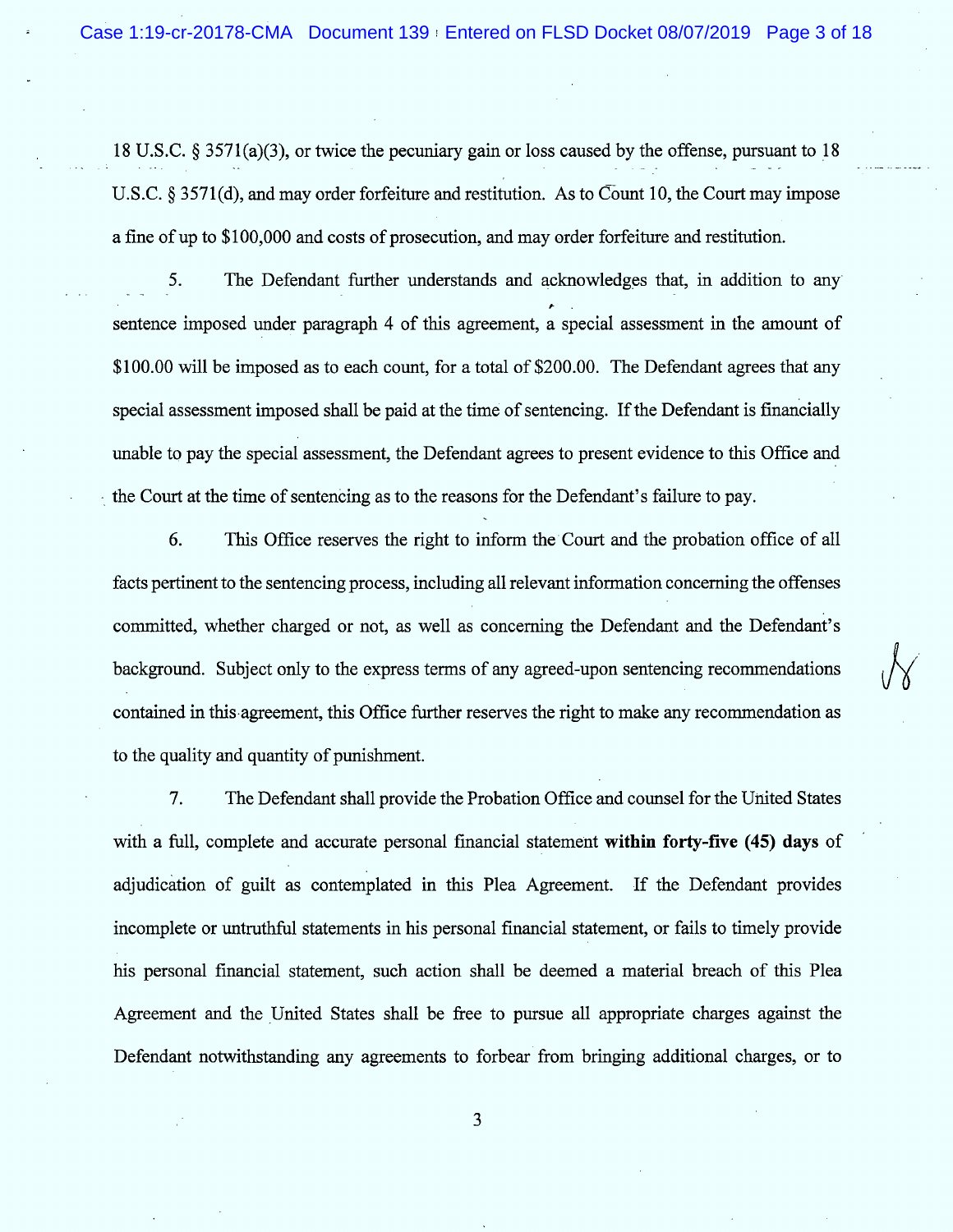dismiss counts, otherwise set forth in this Plea Agreement.

8. This Office agrees that it will recommend at sentencing that the Court reduce by 'two levels the sentencing guideline level applicable to the Defendant's offense, pursuant to Section  $3E1.1(a)$  of the Sentencing Guidelines, based upon the Defendant's recognition and affirmative and timely acceptance of personal responsibility. If at the time of sentencing the Defendant's offense level is determined to be 16 or greater, this Office will file a motion requesting an additional one level decrease pursuant to Section 3E1.1(b) of the Sentencing Guidelines, stating that the Defendant has assisted authorities in the investigation or prosecution of the Defendant's own misconduct by timely notifying authorities of the Defendant's intention to enter a plea of guilty, thereby permitting the government to avoid preparing for trial and permitting the government and the Court to allocate their resources efficiently. This Office, however, will not be required to make this motion and sentencing recommendation if the Defendant: (a) fails or refuses to make a full, accurate and complete disclosure to the probation office of the circumstances surrounding the relevant offense conduct and the Defendant's present fnancial condition; (b) is found to have misrepresented facts to the government prior to entering into this plea agreement; or (c) commits any misconduct after entering into this plea agreement, including but not limited to committing a state or federal offense, violating any term of release, or making false statements or misrepresentations to any governmental entity or official.

 $\sqrt{2}$ 

9. The Defendant is aware that the sentence has not yet been determined by the Court. The Defendant is also aware that any estimate of the probable sentencing range or sentence that the defendant may receive, whether that estimate comes from the Defendant's attorney, this Office, or the probation office, is a prediction, not a promise, and is not binding on this Office, the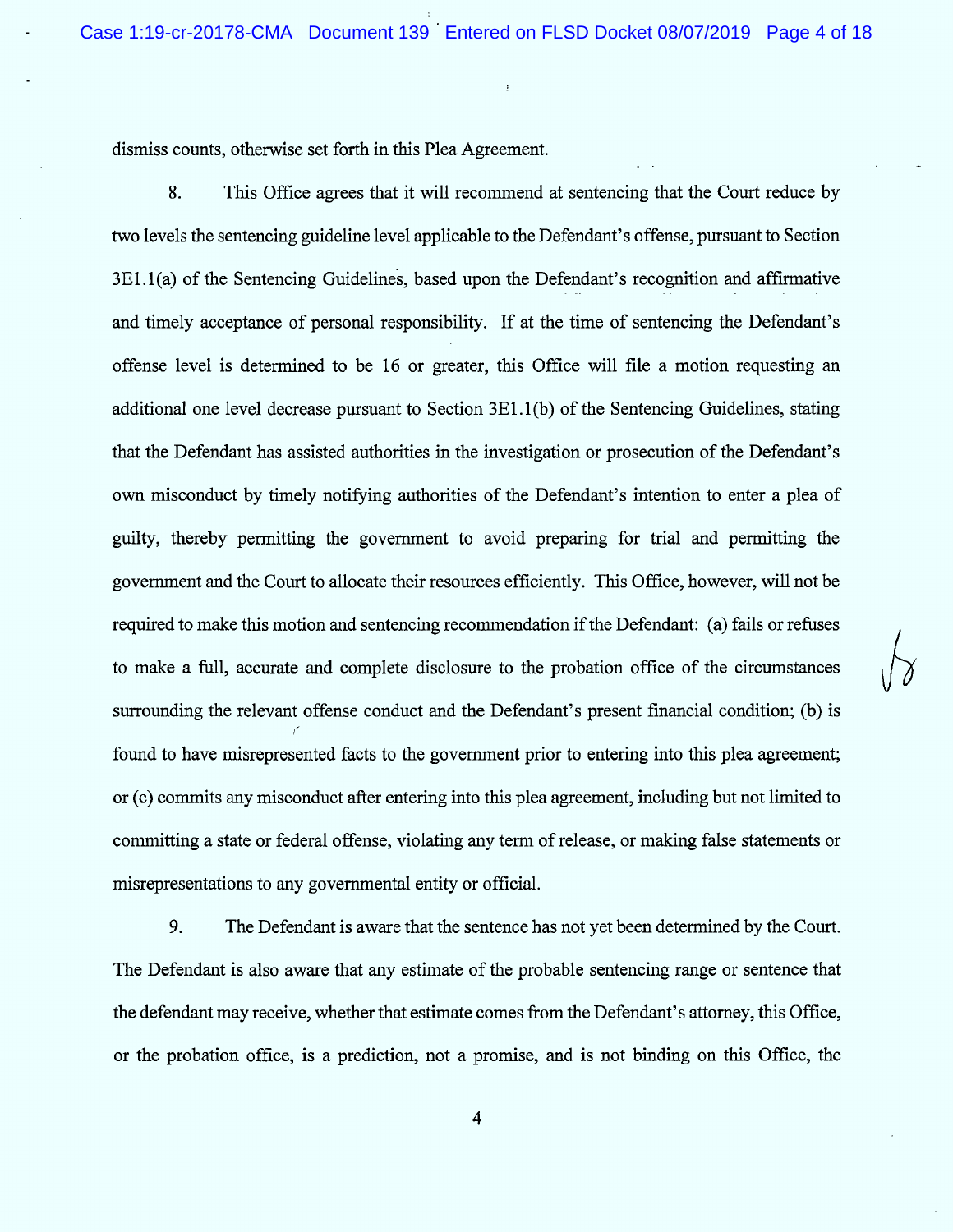probation office or the Court. The defendant understands further that any recommendation that this Office makes to the Court as to sentencing, whether pursuant to this agreement or otherwise, is not binding on the Court and the Court may disregard the recommendation in its entirety. The defendant understands and acknowledges, as previously acknowledged in paragraph 3 above, that the Defendant may not withdraw his plea based upon the Court's decision not to accept a sentencing recommendation made by the Defendant, this Office, or a recommendation made jointly by the Defendant and this Office.

10. At the time of sentencing, the Defendant will be free to argue for a variance or departure from the advisory sentencing guidelines range, as deemed appropriate by his counsel. This Office will be free to seek any sentence, including a sentence within the advisory sentencing guidelines range, and up to the statutory maximum of twenty five (25) years' imprisonment.

11. This Office and the Defendant agree that, although not binding on the probation office or the Court, they will jointly recommend that the Court màke the following fmdings and conclusions as to the sentence to be imposed:

(a) Base Offense Level:

The Defendant's base offense level is seven  $(7)$ , per U.S.S.G. § 2B1.1(a)(1);

V

(b) Loss:

> The Government asserts that the Defendant's offense level shall be increased by thirty (30) levels pursuant to U.S.S.G.  $\S$  2B1.1(b)(1)(O) because the actual loss caused to investors by the Defendant's offense conduct was more than approximately \$250,000,000, but less than approximately \$550,000,000; The Defendant reserves the right to contest the loss amount at sentencing, and

> > $\mathfrak{s}$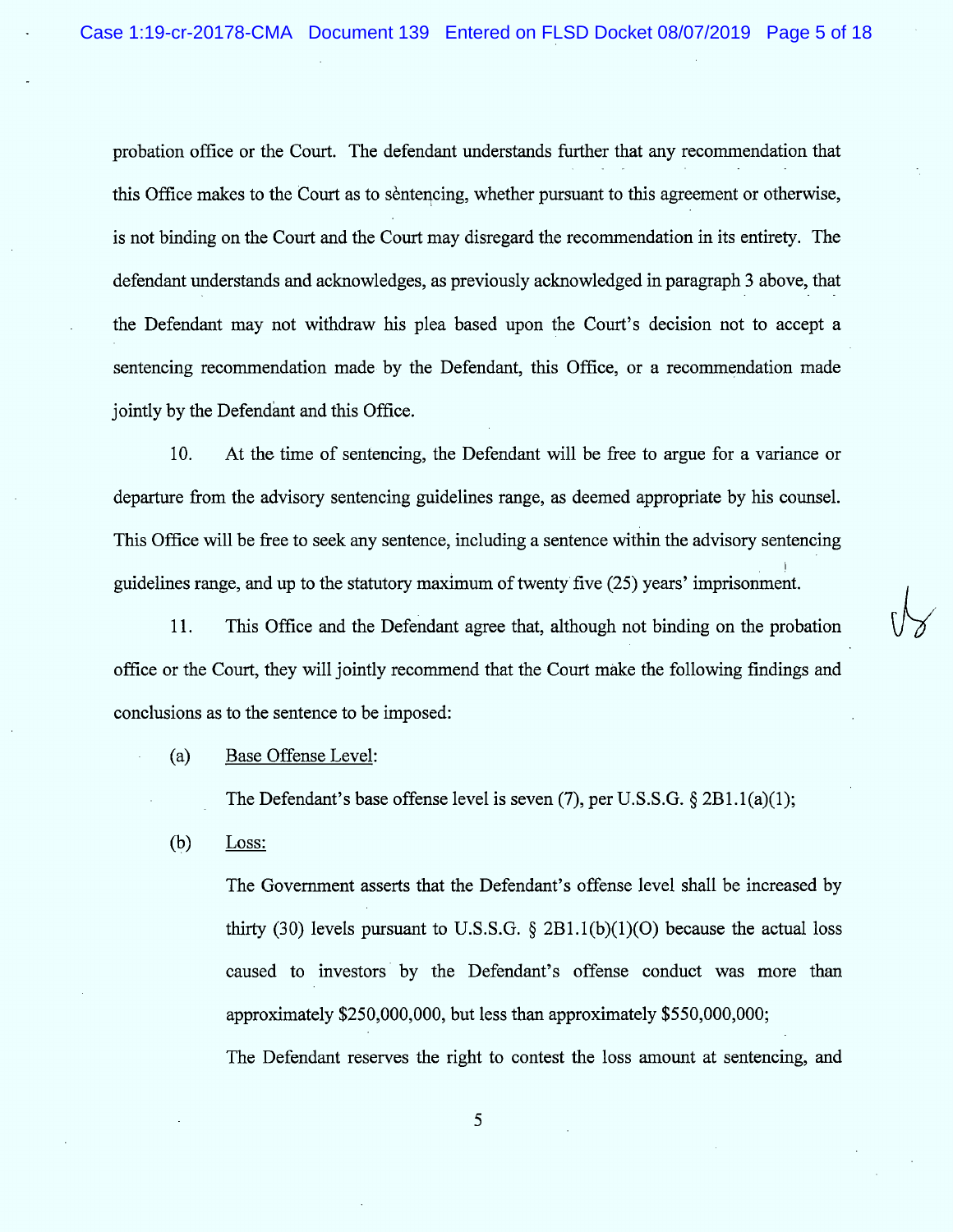asserts that the Defendant's offense level shall be increased by twenty-two (22) levels pursuant to U.S.S.G.  $\S$  2B1.1(b)(1)(L) because the Defendant's gain that resulted from the offense was more than \$25,000,000, but less than \$65,000,000;

(c) Mass Marketing/Substantial Financial Hardship:

The Defendant's offense level shall be increased by at least two (2) levels, pursuant to U.S.S.G.  $\S 2B1.1(b)(2)(A)$ , because the offense involved ten or more victims, and was committed through mass marketing, and/or resulted in substantial financial hardship to one or more victims. This Office reserves the right to argue that the Defendant's offense level may instead be increased by four (4) levels, pursuant to 1 U.S.S.G.  $\S 2B1.1(b)(2)(B)$ , if the offense resulted in substantial financial hardship to 5 or more victims; and up to six (6) levels, pursuant to U.S.S.G.  $\S 2B1.1(b)(2)(C)$ , if the offense resulted in substantial financial hardship to 25 or more victims;

(d) Violation of Any Prior Order:

The Defendant's offense level shall be increased by two (2) levels pursuant to U.S.S.G.  $\S 2B1.1(b)(9)(C)$ , because the offense involved a violation of any prior, specific judicial or administrative order, injunction, decree, or process not addressed elsewhere in the guidelines;

 $\sqrt{ }$ 

(e) Sophisticated Means:

The Defendant's offense level shall be increased by two  $(2)$  levels pursuant to U.S.S.G.  $\S 2B1.1(b)(10)(C)$  because the offense involved sophisticated means, and the Defendant intentionally engaged in or caused the conduct constituting sophisticated means;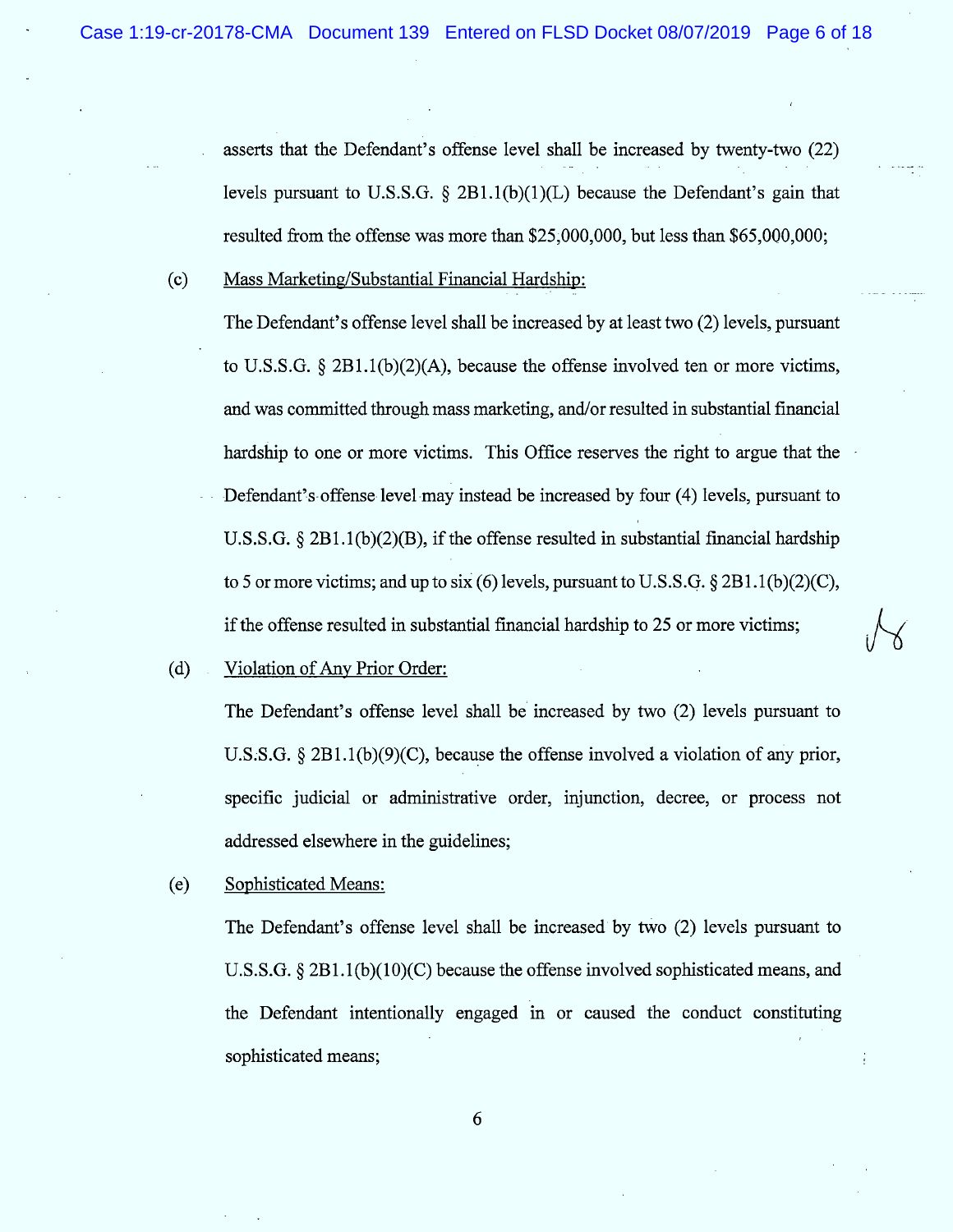$\overline{\mathcal{J}}$ 

#### $(f)$  Role Enhancement - Organizer/Leader:

The Defendant's offense level shall be increased by four (4) levels pursuant to U.S.S.G.  $\S$  3B1.1(a), as the Defendant was an organizer or leader of a criminal activity that involved five or more participants or was otherwise extensive; and

# (g) Vulnerable Victims:

The United States reserves the right to argue that Defendant's offense level shall be increased by two (2) levels pursuant to U.S.S.G.  $\S$  3A1.1(b)(1), as the Defendant knew, or should have known, that a victim of the offense was a vulnerable victim .

12. . This Office and the Defendant have not reached any agreement as to the applicability or non-applicability of any specific offense characteristics or Chapter 3 adjustments other than as set forth in paragraphs 8 and 11 of this agreement.

13. The Defendant agrees, in an individual and any other capacity, to forfeit to the United States, voluntarily and immediately, all rights, title, and interest, pursuant to 18 U.S.C. §  $981(a)(1)(C)$ , to any property, real or personal, which constitutes or is derived from proceeds traceable to the offense of conviction. In addition, the Defendant agrees to forfeiture of substitute property pursuant to 21 U.S.C.  $\S$  853(p). The property subject to forfeiture includes, but is not limited to:

a. States currency, which sum represents the value of the property subject to forfeiture, and in any event, not less than the amount of loss determined by the Court at sentencing; a forfeiture money judgment in at least the sum of \$100 million in United

b. directly forfeitable property, including, but not limited to:

(i) All assets on deposit in account number 4040774877 at Alpine Bank, held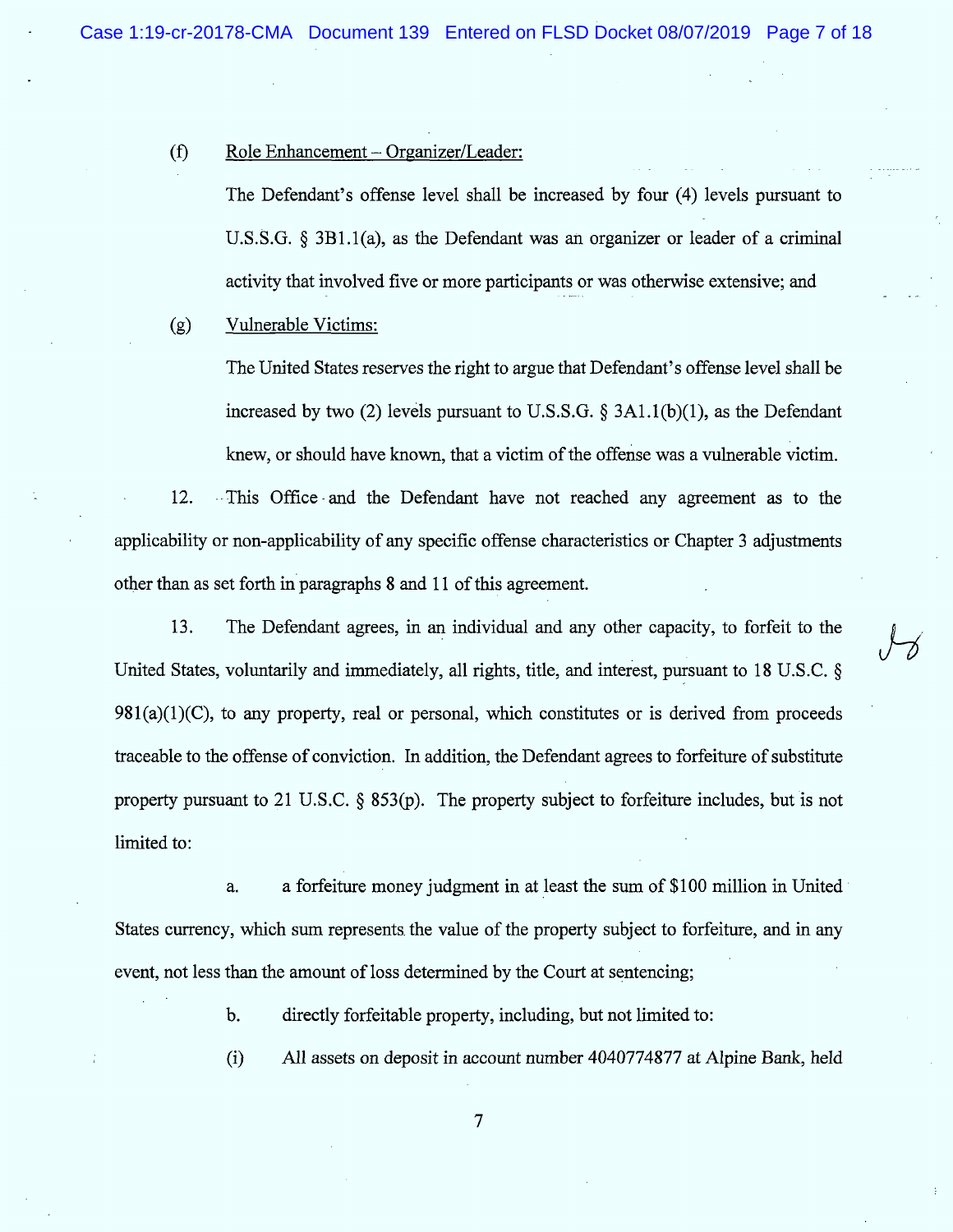$\pm$  1

in the name of Carbondale Basalt Owners LLC;

(ii) All assets on deposit in account number 8900003424 at Alpine Bank, held in the name of Davana Sherman Oaks Owners LLC;

(iii) All assets on deposit in account number 8970196989 at Alpine Bank, held in the name of Midland Loop Enterprises LLC;

(iv) All assets on deposit in account number 36044043514 at Capital One Bank, held in the name of Jeri Shapiro;

(v) All assets on deposit in account number 80-27009771 at East West Bank, held in the name of Davana Primrose Ventures LLC;

(vi) All assets on deposit in account number 20-27007984 at East West Bank, held in the name of Jeri L Shapiro;

(vii) All assets on deposit in account number 80-27010068 at East West Bank, held in the name of Reliance Marketing Solutions LLC;

(viii) All assets on deposit in account number 80-27010381 at East West Bank, held in the name of Settlement Depot LLC;

 $(ix)$  All assets on deposit in account number X96-267462 at Fidelity Cash Management, held in the name of Jeri Shapiro;

 $(x)$  All assets on deposit in account number 197148628 at Regions Bank, held in the name of Commercial Bridge Lenders LLC;

 $(xi)$  All assets on deposit in account number 2010131932 at Timberline Bank, held in the name of Golden Mesa Ventures LLC;

(xii) All assets on deposit in account number 2010131940 at Timberline Bank,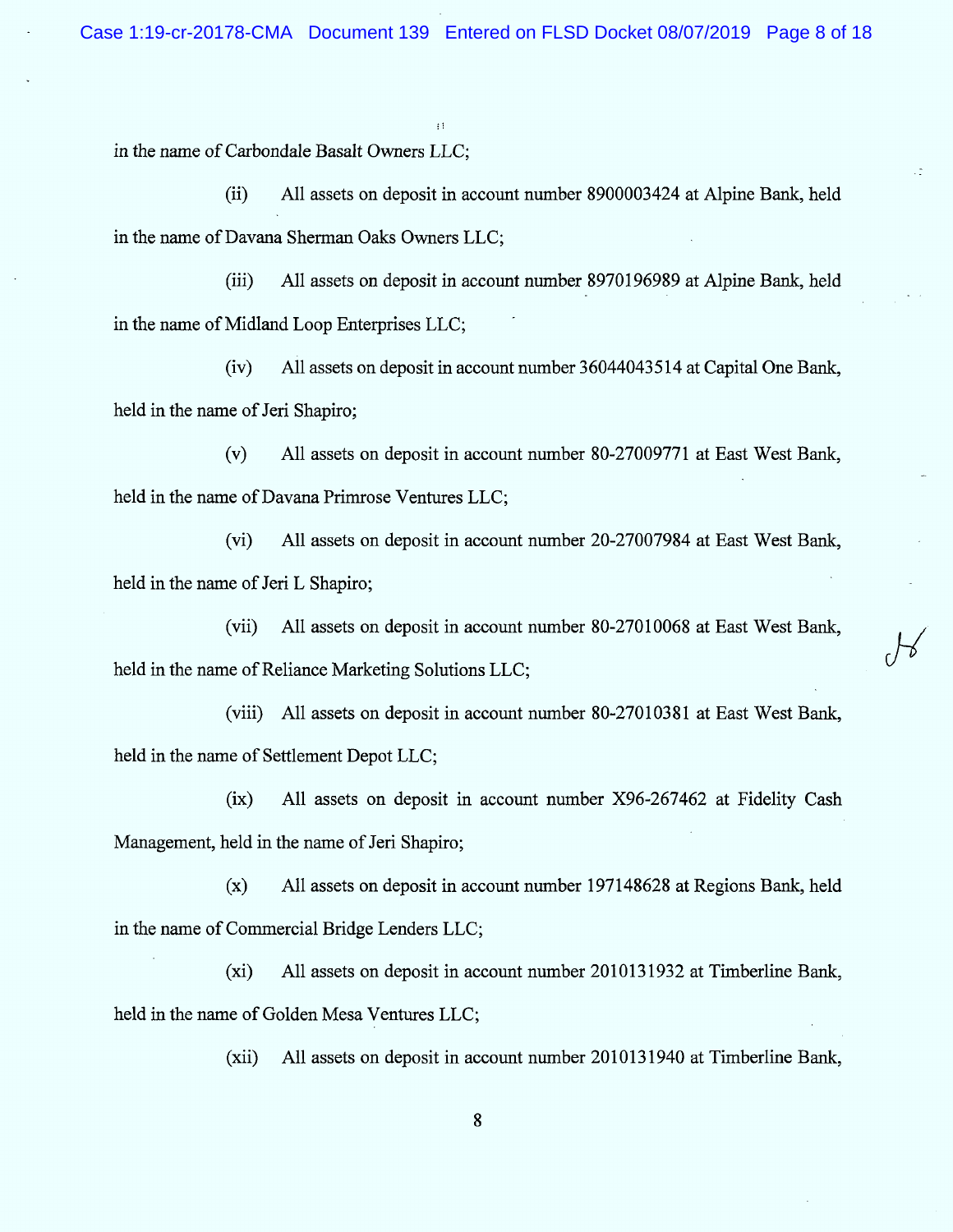/

held in the name of Golden Primrose Ventures LLC;

 $(xiii)$  All assets on deposit in account number 157514954443 at US Bank, held in the name of Jeri Shapiro;

(xiv) One (1) l8-karat, white gold, bangle bracelet, with 550 round dinmonds  $(12.50 \text{ carats})$  and 1,434 black diamonds  $(24.92 \text{ carats})$ ;

 $(xv)$  One (1) pair of 18-karat, white gold, drop earrings, with 1,344 round-cut diamonds (13.80 carats);

(xvi) One  $(1)$  pair of 18-karat, white gold, button earrings, with 162 round diamonds  $(13.89 \text{ carats});$ 

(xvii) One  $(1)$  pair of 18-karat, white gold, drop earrings with 99 yellow sapphires (1.10 carats), 117 tsavorites (1.18 carats), 125 blue sapphires (1.38 carats), 124 blue diamondâ (1.36 carats), 120 amethysts (1.24 carats), 120 pink sapphires (1.18 carats), and 125 orange sapphires  $(1.26 \text{ carats})$ :

(xviii) One (1) pair of l8-karat, white gold, drop earrings with 22 emeralds (35.53 carats) and round-cut diamonds (7.18 carats);

 $(xix)$  One (1) pair of 18-karat, rose gold, golden pearl earrings with round-cut diamonds (.39 carat);

 $(x x)$  One (1) pair of 18-karat, rose gold, drop earrings with round-cut diamonds (.62 carat);

(xxi) One (1) pair of 18-karat, rose gold, drop earrings with rubies  $(38.90 \text{ carats})$ ;

 $(xxii)$  One  $(1)$  emerald and diamond ring;

 $(xxii)$  One (1) platinum ring with certified Colombia emerald-cut emerald  $(9.54)$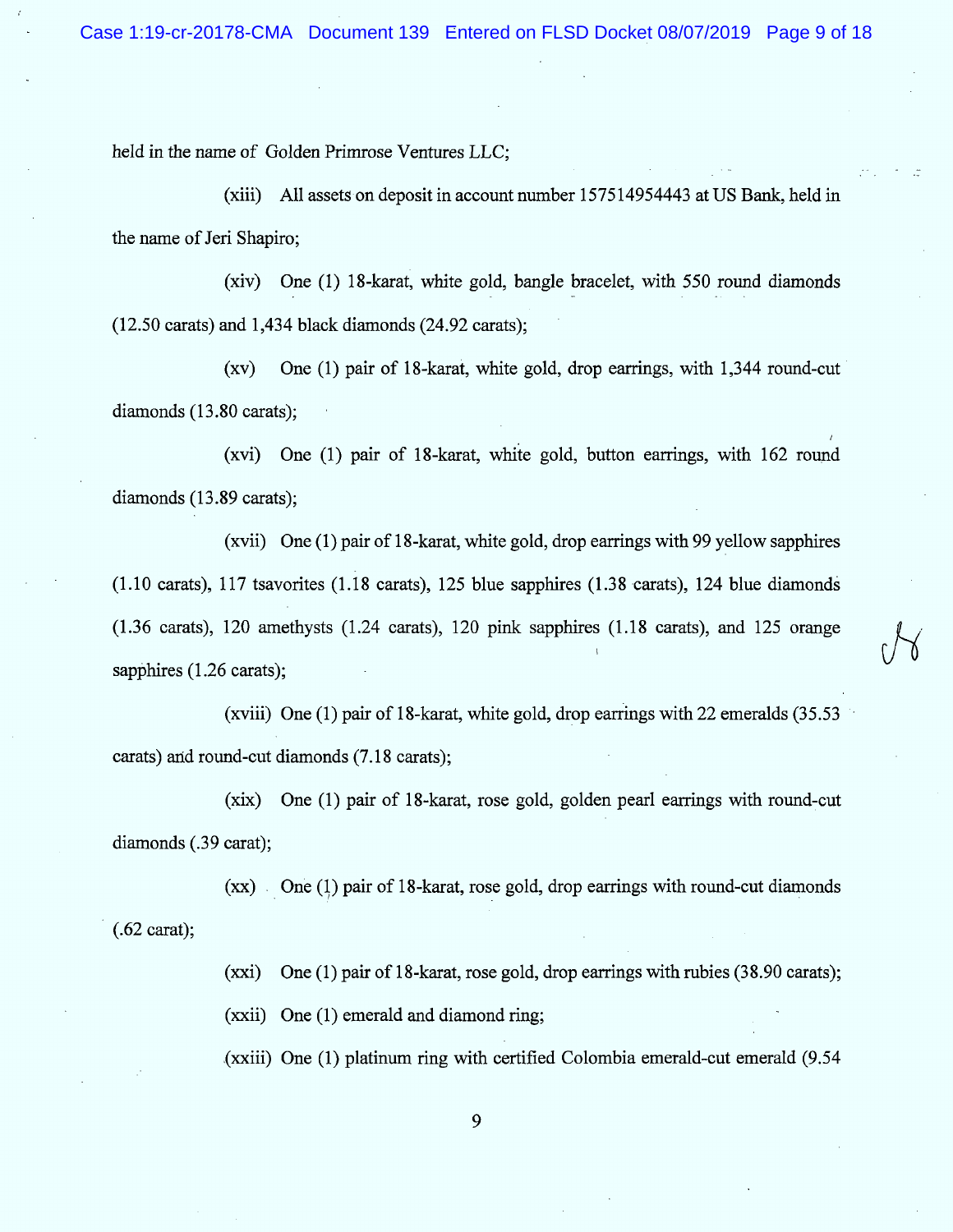carats), eight trapezoid-cut diamonds (2.09 carats), and 166 round-cut diamonds (1.42 carats);

(xxiv) One  $(1)$  pair of 18-karat, white gold earrings with multi-color pearls  $(11.8$ -15.5mm) and round-cut diamonds (.98 carat);

(xxv) One  $(1)$  platinum ring with oval-cut ruby  $(10.91 \text{ carats})$ , two trapezoid diamonds  $(1.19 \text{ carats})$ , and 70 round-cut diamonds  $(2.08 \text{ carats})$ ;

(xxvi) One  $(1)$  18-karat, rose gold, bangle bracelet with round diamonds  $(1.50)$ carats);

(xxvii) One  $(1)$  18-karat, white gold, bangle bracelet with round diamonds  $(1.5)$ carats);

 $(x x viii)$  One  $(1)$  pair of 14-karat, white gold, drop earrings with two black diamonds  $(61.81 \text{ carats})$ , two icy grey diamonds  $(23.92 \text{ carats})$ , two rose-cut diamonds  $(.36 \text{ carat})$ , and  $266$ round diamonds (1.63 carats);

(xxix) One  $(1)$  18-karat, yellow gold ring with 13 radiant-cut diamonds  $(13.83)$ carats); and

 $(xxx)$  One (1) 1969 M ercury convertible, bearing Vehicle Identification Number ("VIN") 9F92M565911.

> substitute property, including, but not limited to:  $C_{\star}$

(i) The wine collection stored at 4030 Longridge;

 $(ii)$  A cashier's check for \$250,000 from East West Bank;

(iii) A Mortgage Payment made out of East West Bank of \$399,867.67;

 $(iv)$  All assets on deposit in account number 226157004 at Regions

Bank, held in the name of Lionshare Lending LLC; and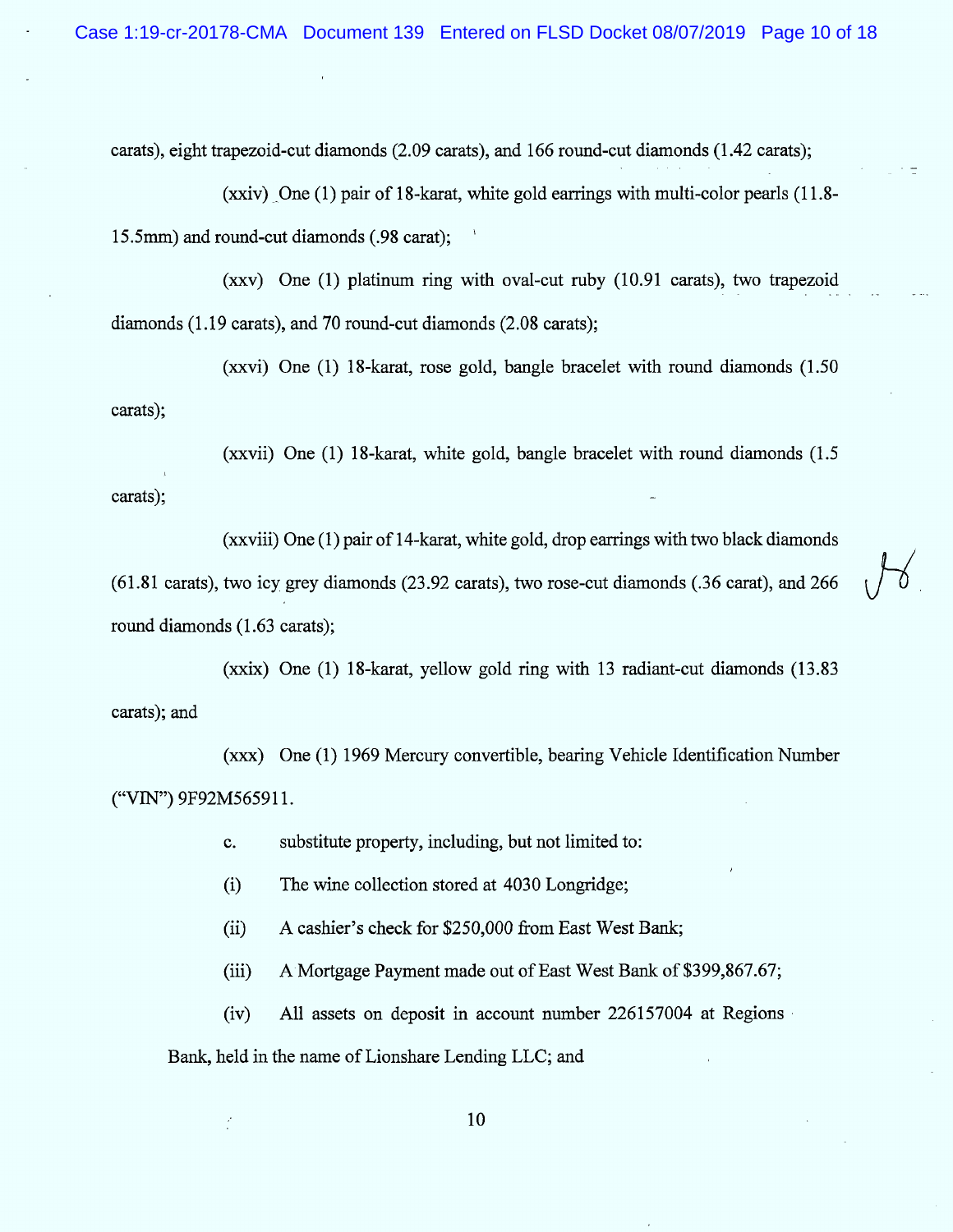(vi) Any outstanding balance of credits in JP Morgan Chase and Citicard credit cards.

14. The Defendant further agrees that forfeiture is independent of any assessment, fine, cost, restitution, or penalty that may be imposed by the Court. The Defendant knowingly and voluntarily agrees to waive all constitutional, legal, and equitable defenses to the forfeiture, including excessive fines under the Eighth Amendment to the United States Constitution. In . addition, the Defendant agrees to waive: any applicable time limits for administrative or judicial forfeiture proceedings, the requirements of Fed. R. Crim. P. 32.2 and 43(a), and any appeal of the forfeiture.

l D. The Detendant also agrees to fully and truthfully disclose the existence, nature and<br>location of all assets in which the Defendant has or had any direct or indirect financial interest or control, and any assets involved in the offense of conviction. The Defendant also agrees to take all steps requested by the United States for the recovery and forfeiture of all assets identified by the United States as subject to forfeiture. This includes, but is not limited to, the timely delivery upon request of all necessary and appropriate documentation to deliver good and marketable title, consenting to a11 orders of forfeiture, and not contesting or im peding in any way with any criminal, civil or administrative forfeiture proceeding concerning the forfeiture.

16. In furtherance of the satisfaction of a forfeiture money judgment entered by the Court in this case, the Defendant agrees to the following:

a. submit a financial statement to this Office upon request, within ten

 $(10)$  calendar days from the request;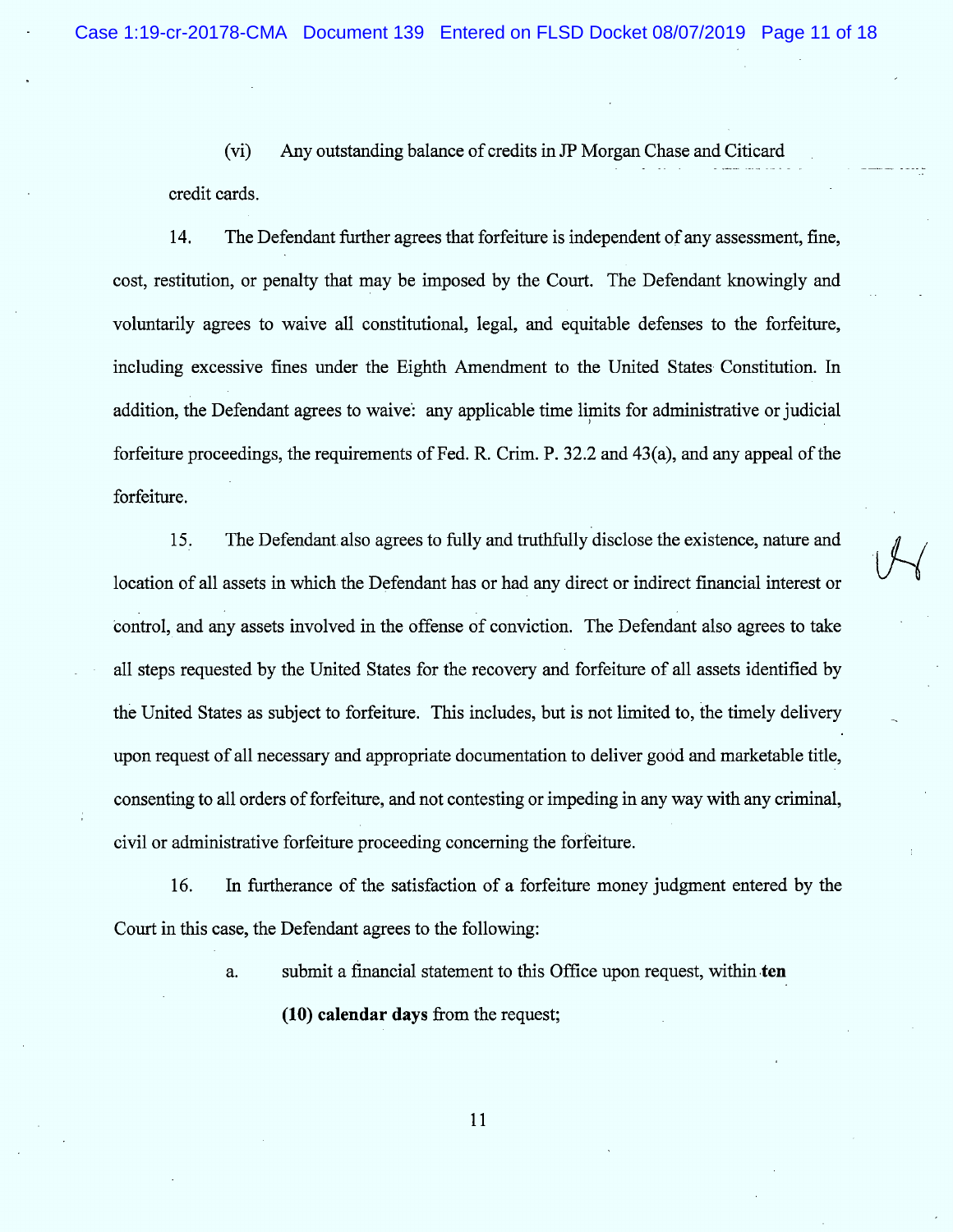$\sqrt{}$ 

- maintain all assets valued in excess of \$10,000, and not sell, hide,  $<sub>b</sub>$ </sub> waste, encumber, destroy, or otherwise devalue such assets without prior approval of the United States;
- cooperate fully in the investigation and the identification of assets, c. including liquidating assets, meeting with representatives of the United States, and providing any documentation requested;
- notify, within 30 days, the Clerk of the Court for the Southern District of Florida and this Office of: (i) any change of name, residence, or mailing address, and (ii) any material change in economic circum stances. d.

17. The Defendant further understands that providing false or incomplete information about assets, concealing assets, making materially false statements or representations, or making or using false writings or documents pertaining to assets, taking any action that would impede the forfeiture of assets, or failing to cooperate fully in the investigation and identification of assets may be used as a basis for: (i) separate prosecution, including, under 18 U.S.C.  $\S$  1001; or (ii) recommendation of a denial of a reduction for acceptance of responsibility pursuant to the United States Sentencing Guidelines  $\S 3E1.1$ . The Defendant further agrees that forfeiture is independent of any assessm ents, fines, costs, restitution orders, or any other penalty that may be imposed by the Court.

The Defendant acknowledges that because the pffenses of conviction occurred after 18. April 24, 1996, restitution is mandatory without regard to the Defendant's ability to pay and that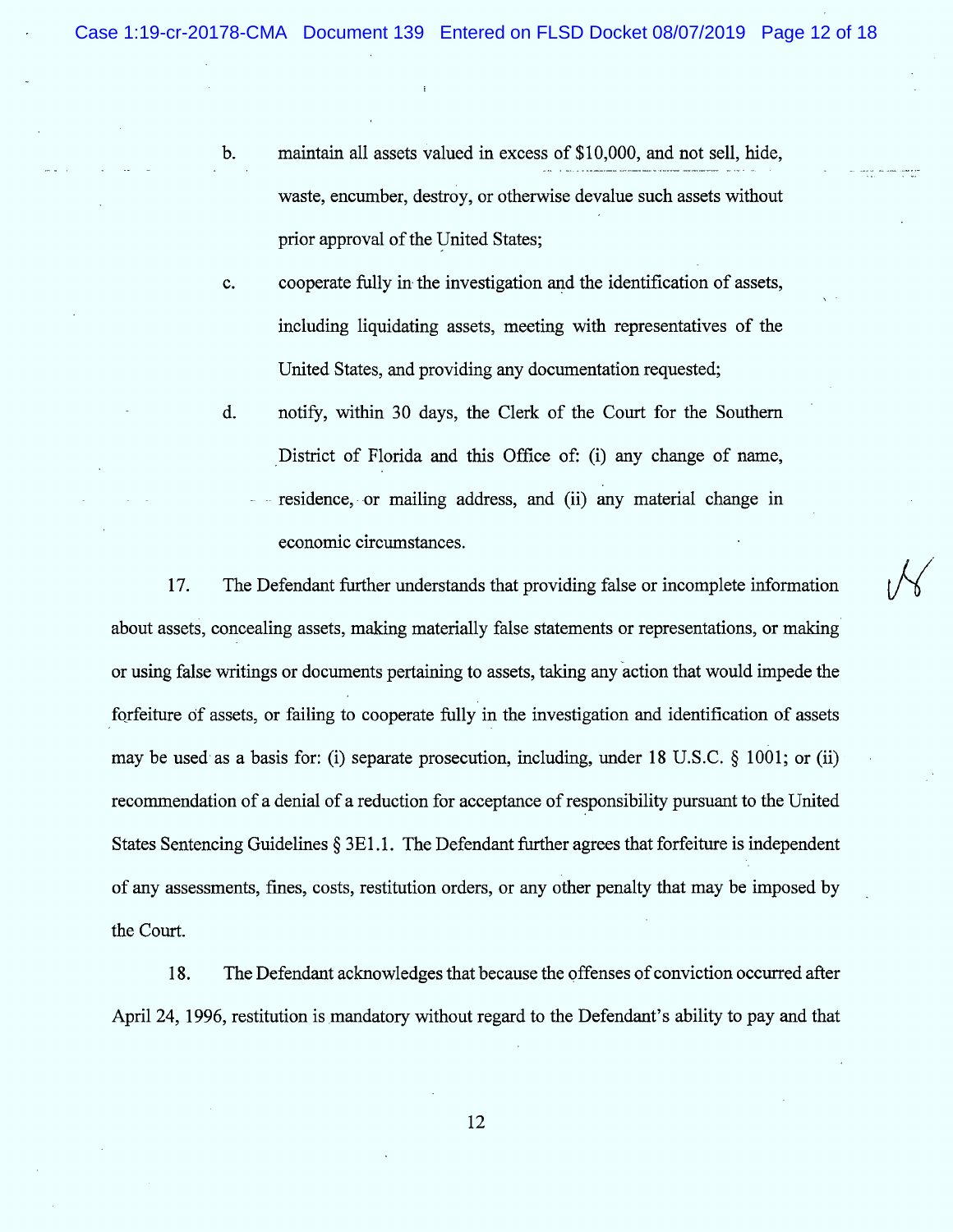the Court must order the Defendant to pay restitution for the full loss caused by his criminal conduct pursuant to 18 U.S.C.  $\S$  3663A.

19. The Defendant is aware that Title 18, United States Code, Section 3742 and Title 28, United States Code, Section 1291 afford him the right to appeal the sentence imposed in this case. Acknowledging this, in exchange for the undertakings made by the United States in this plea agreement, the Defendant hereby waives all rights conferred by Sections 3742 and 1291 to appeal any sentence imposed, including any forfeiture or restitution ordered, or to appeal the manner in which the sentence was imposed, unless the sentence exceeds the maximum permitted by statute or is the result of an upward departure and/or upward variance from the advisory guideline range that the Court establishes at sentencing. The Defendant further understands that nothing in this agreement shall affect the government's right and/or duty to appeal as set forth in Title 18, United States Code, Section 3742(b) and Title 28, United States Code, Section 1291. However, if the United States appeals the Defendant's sentence pursuant to Sections 3742(b) and/or 1291, the Defendant shall be released from the above waiver of appellate rights. By signing this agreement, the Defendant acknowledges that the Defendant has discussed the appeal waiver set forth in this agreement with the Defendant's attorney. The Defendant further agrees, together with this Office, to request that the Court enter a specific finding that the Defendant's waiver of his right to appeal the sentence to be imposed in this case was knowing and voluntary.

20. The Defendant agrees to fully cooperate with the Internal Revenue Service ("IRS") in its civil examination, determination, assessment, and collection of income taxes related to the Defendant's personal income tax returns for the tax years 2000 through 2019, and any related corporate/entity tax returns, and further agrees not to conceal, transfer, or dissipate funds or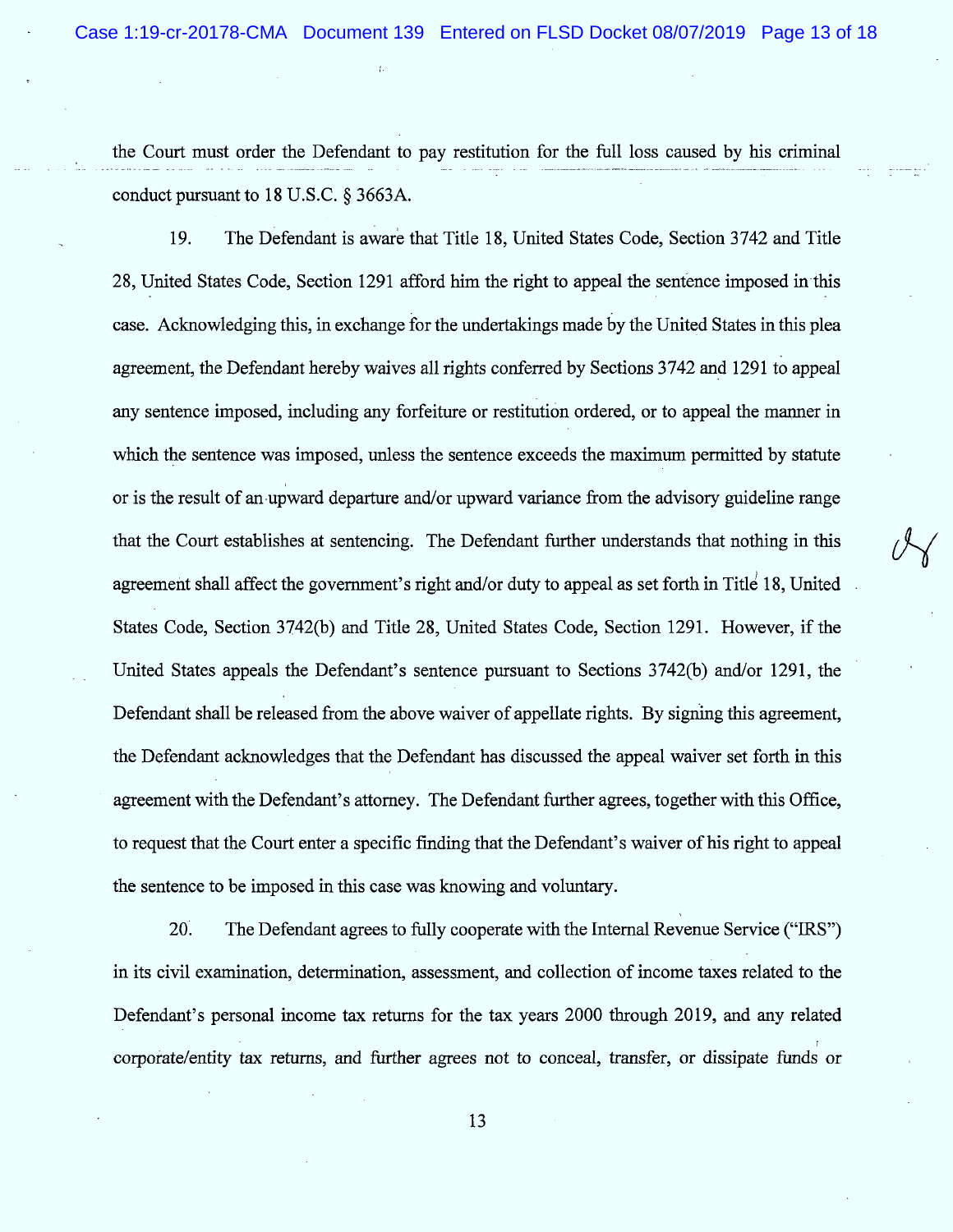property that could be used to satisfy such taxes, penalties, and interest. The Defendant agrees to provide the IRS any documentation in the Defendant's possession and/or control requested by the IRS in connection with its civil examination, determination, assessment, and collection of such income taxes prior to sentencing. The Defendant further knowingly and voluntarily agrees to waive any statute of limitations with respect to assessment and collection of the Defendant's individual and corporate/entity tax liabilities concerning tax years 2000 through 2019.

21. Nothing in this agreement shall limit the IRS in its civil determination, assessment, and collection of any taxes, interest, and/or penalties that the Defendant may owe.

22. The Defendant agrees that the unpaid taxes that remain due and owing to the IRS, excluding interest and penalties, for his personal income taxes for the tax years 2000 through 2019 will be payable to the IRS as restitution. The amount due and owing is more than at least approximately  $$6,061,134$ , with the exact amount to be determined prior to sentencing.

23. The Defendant agrees that any statements made by the Defendant to the IRS and/or in this agreement shall be admissible against the Defendant without any limitation in any civil or criminal proceeding and the Defendant stipulates to the authenticity and admissibility, in any civil or criminal proceeding, of any documentation provided by the Defendant to the IRS. The Defendant hereby Waives any protection afforded by Rule 410 of the Federal Rules of Evidence and Rule 11(f) of the Federal Rules of Criminal Procedure with regard to any such statements and documentation. In the event that the Defendant withdraws from this agreement prior to pleading guilty and/or fails to fully comply with any of the terms of this plea agreem ent, the United States will, at its option, be released from its obligations under this agreement, but under no circumstances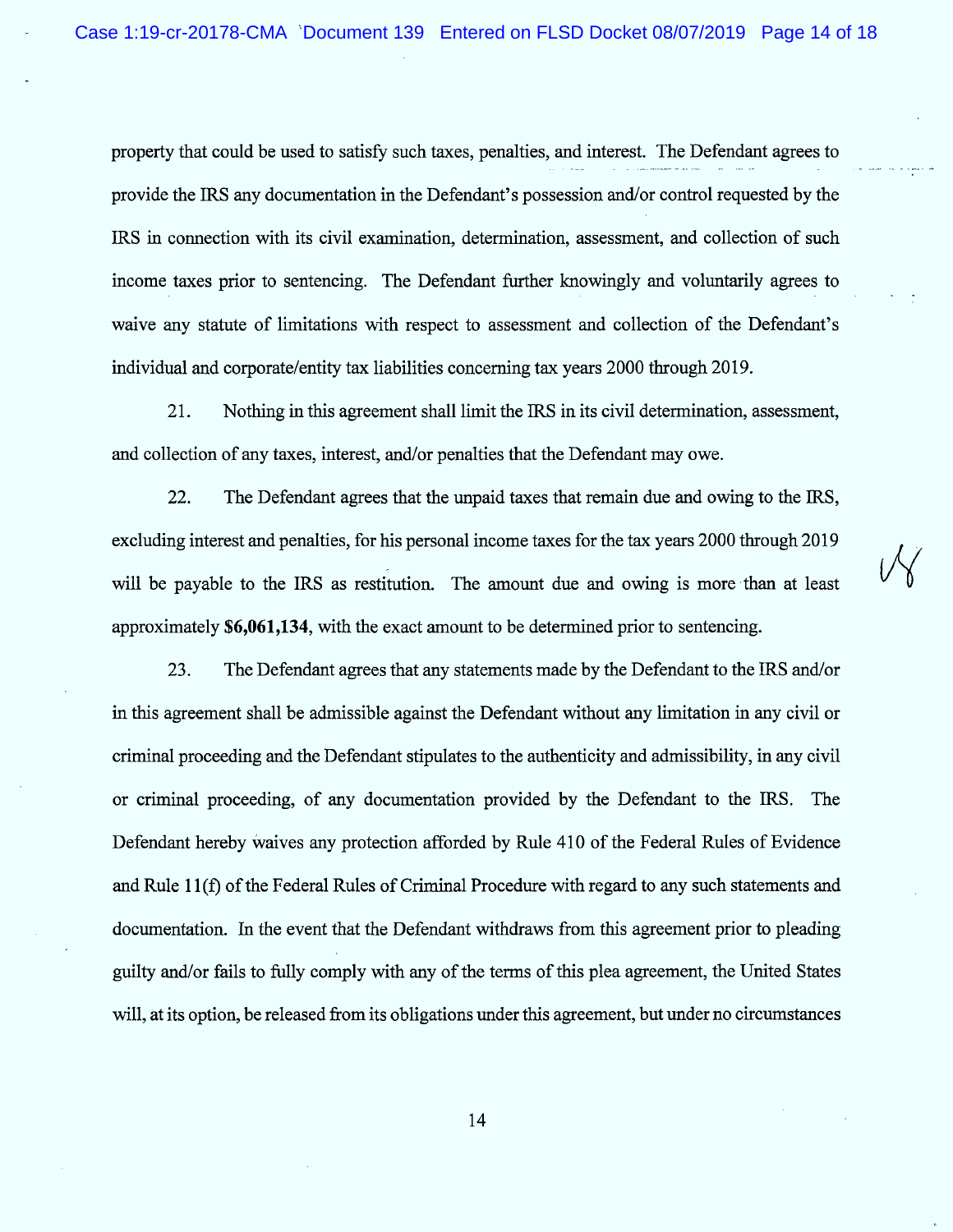shall the Defendant be released from the agreements and waivers made by the Defendant in this . . . . . and the preceding three pazagraphs.

Defendant agrees that if he fails to comply with any of the provisions of this plea 24. ./ agreement, including the failure to tender it to the Court, makes false or misleading statements before the Court or to any agents of the United States, commits any further crimes, or attempts to withdraw the plea (prior to or after pleading guilty to the charges identified in paragraph one (1) above), this Office will have the right to characterize such conduct as a breach of this plea agreement. In the event of such a breach: (a) this Office will be free from its obligations under the plea agreement and further may take whatever position it believes appropriate as to the sentence and the conditions of the Defendant's release (for example, should the Defendant commit any conduct after the date of this plea agreement that would form the basis for an increase in the Defendant's offense level or justify an upward departure – examples of which include but are not limited to, obstruction of justice, failure to appear for a court proceeding, criminal conduct while pending sentencing, and false statements to law enforcement agents, the Probation Officer, or Court – this Office is free under this agreement to seek an increase in the offense level based on that post-agreement conduct); ('b) the Defendant will not have the right to withdraw the guilty plea; (c) the Defendant shall be fully subject to criminal prosecution for any other crimes which he has committed or might commit, if any, including perjury and obstruction of justice; and (d) the Defendant waives any protections afforded by Section IB 1.8(a) of the Sentencing Guidelines, Rule 11 of the Federal Rules of Criminal Procedure and Rule 410 of the Federal Rules of Evidence, and this Office will be free to use against the Defendant, directly and indirectly, in any criminal or civil proceeding any of the information, statements, and materials provided by him pursuant to this plea

 $\sqrt{2}$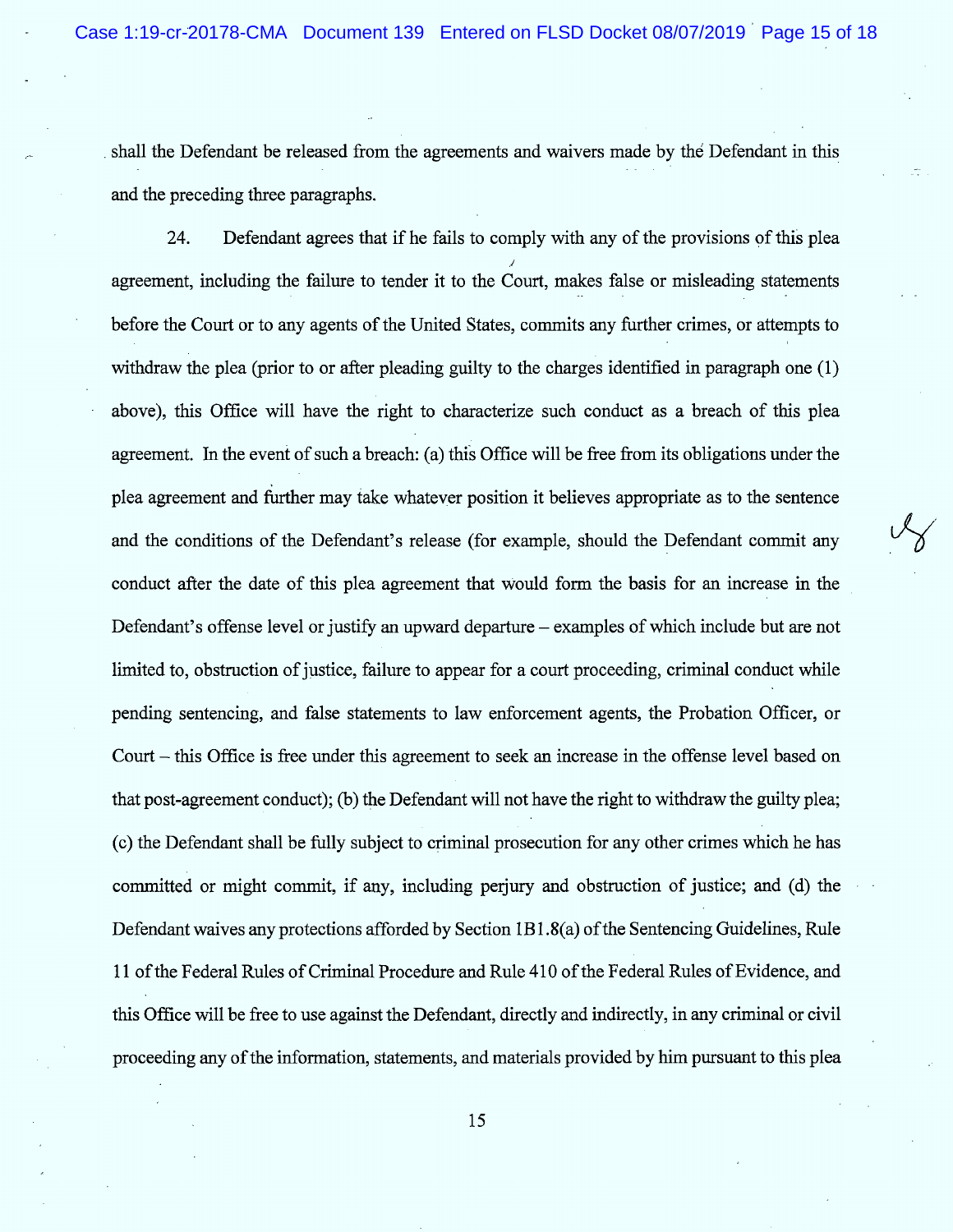agreement, including offering into evidence or otherwise using the attached Stipulated Factual Proffer at a trial as to the remaining counts of the Indictment, or on other charges.

25. In exchange for the undertakings herein, this Office agrees to enter into a nonprosecution agreement with the Defendant's wife, Jeri Shapiro ("Ms. Shapiro"). A copy of the non-prosecution agreement for Ms. Shapiro has been provided to the Defendant and his counsel prior to the change of plea hearing. The Defendant acknowledges and agrees that he has reviewed and discussed the terms of the non-prosecution agreement of his wife, Ms. Shapiro, with his attorney. Specifically, the Defendant understands that, in the non-prosecution agreement:

• This Office is agreeing not to prosecute Ms. Shapiro for federal criminal tax offenses for tax years 2013 through 2018 under Title 26 of the United States Code and/or under Title 18 of the United States Code, insofar as any such offenses may arise out of her individual federal income tax returns for those years or the corporate returns of her employer for<br>those years, the "Woodbridge Group of Companies,"<sup>1</sup> or any other business or commercial

(a) Woodbridge Group of Companies, LLC  $(d/b/a)$  Woodbridge Wealth) ("Woodbridge") was a Sherman Oaks, California-based financial services company formed in 2014;

(b) Woodbridge Mortgage Investment Fund 1, LLC, Woodbridge Mortgage Investment Fund 2, LLC, Woodbridge Mortgage Investment Fund 3, LLC, Woodbridge Mortgage Investment Fund 3A, LLC, Woodbridge Mortgage Investment Fund 4, LLC, Woodbridge Commercial Bridge Loan Fund 1, LLC, and Woodbridge Commercial Bridge Loan Fund 2, LLC (collectively, "Woodbridge Fund Companies") were Delaware companies formed between 2010 and 2015, all of which were created to act on behalf of Woodbridge;

(c) WMF Management, LLC ("WMF") was a California company formed in 2012 and created to act on behalf of Woodbridge;

' k

For the purposes of this agreement, the Woodbridge Group of Companies includes the following entities:

<sup>(</sup>d) Woodbridge Structured Funding, LLC,  $a/k/a$  Woodbridge Structured Funding of Florida, LLC, ("WSF") was a Delaware company formed in 2009 and created to act on behalf of Woodbridge;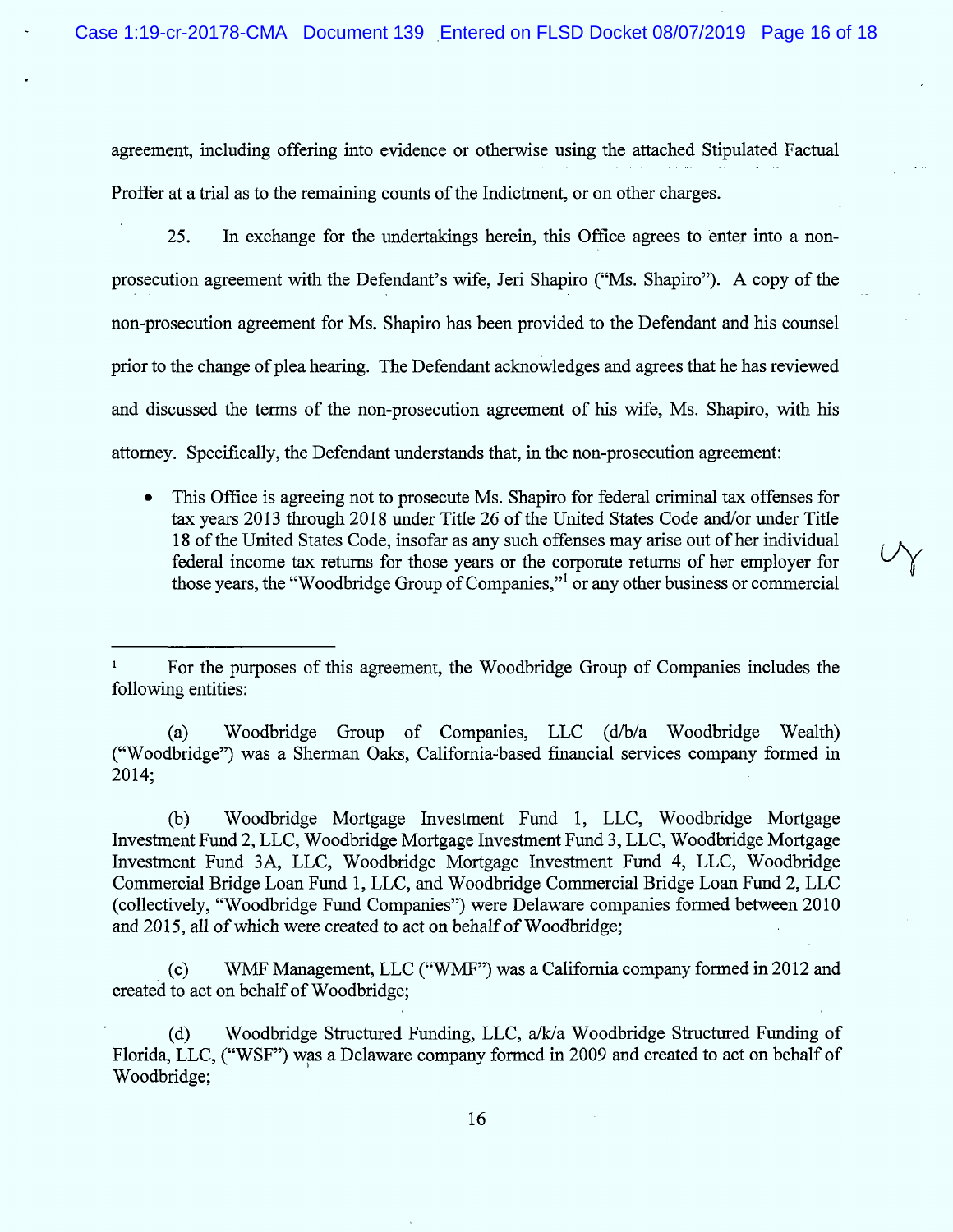entity in which she has an ownership interest or that she operated on behalf of her husband, the Defendant, for his use and benefit.<sup>2</sup>

This Office is further agreeing not to prosecute Ms. Shapiro for any other federal criminal fraud, money laundering, and tax offenses through the date of this plea agreement related to the Woodbridge Group of Companies and the additional entities named herein, and all related financial and business transactions, including but not limited to conduct committed by the Defendant and his co-conspirators, as outlined in the Indictment in this case.

Ms. Shapiro is agreeing to consent to the forfeiture of specific assets and bank accounts identified by this Office.

In the event that the Defendant at any time files a motion to withdraw from his guilty plea in this case, this Office will, at its option, be released from its obligations under the nonprosecution agreement with Ms. Shapiro, but under no circumstances shall Ms. Shapiro be released from her obligations under the non-prosecution agreement. Furthermore, in the event that: (a) Ms. Shapiro withdraws from the non-prosecution agreement; or (b) Ms. Shapiro fails to fully comply with any of the terms of the non-prosecution agreement; and/or the Defendant fails to fully comply with any terms of this plea agreement, this Office will, at its option, be released from its obligations under this plea agreement, as

(e) Woodbridge Realty of Colorado ("Woodbridge Realty") was a Colorado company formed in 2014 and created to act on behalf of Woodbridge;

(f) Mercer Vine, Inc. ("Mercer Vine") was a California corporation formed in 2014 and created to act on behalf of Woodbridge;

 $(g)$  Riverdale Funding, LLC ("Riverdale") was a Delaware corporation formed in 2012 and created to act on behalf of Woodbridge; and

(h) RS Protection Trust ("RS Trust") was created under Nevada law in 2013 and served as a holding trust for the assets of Woodbridge, WMF, WSF, and approximately two-hundred and seventy-two (272) other Woodbridge associated Delaware and Colorado companies.

 $\mathbf 2$ These entities include, but are not limited to: 3X A Charm LLC; Archway Masters Construction LLC; Beeman Studio City LLC; Carbondale Basalt Owners LLC; Carbondale Primrose Ventures; Commercial Bridge Lending; Davana Primrose Ventures LLC; Davana Sherman Oaks Owners LLC; 204 Derby Ave LLC; Direct Insurance Source LLC; In Trend Staging LLC; Golden Mesa Ventures LLC; Golden Primrose Ventures LLC; JS Family Trust; Mesa Glen Enterprises LLC; Midland Loop Enterprises LLC; Moorpark Boca Funding LLC; Reliance Marketing Solutions LLC; Riverdale Funding LLC; Schwartz Media Buying Company LLC; Seaview Moorpark Real Estate Investment LLC; Settlement Depot LLC; Summit Sherman Oaks, LLC; and Stover Real Estate Partners LLC.